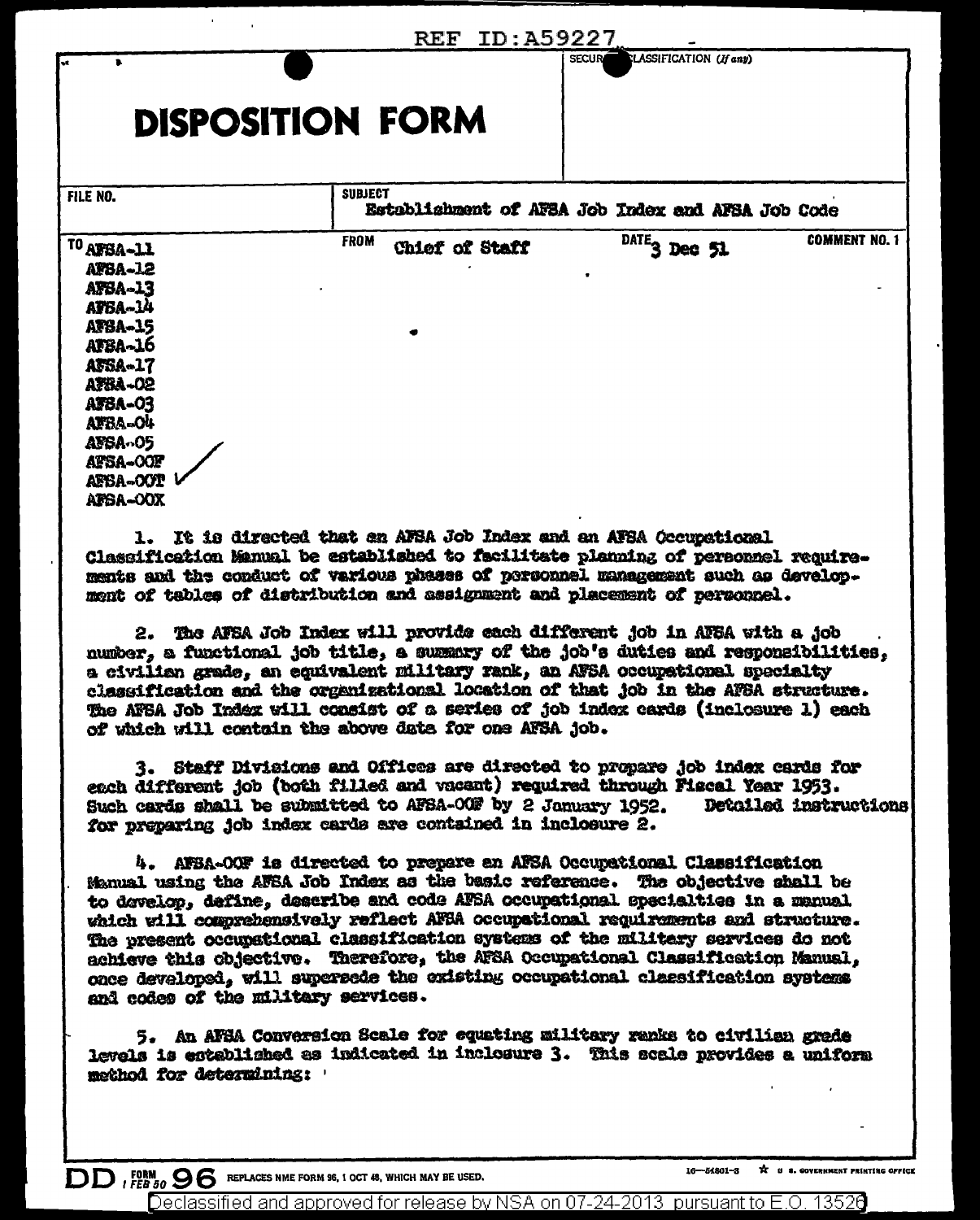**REF ID: A59227** 

Subject: . Satablishment of AFBA Job Index and AFBA Job Code

a. Appropriate civilian grade and equivalent rank or rate for each job in the AFSA Job Index.

b. Ranks or rates of jobs in AFSA tables of distribution.

c. General grade structure of AFSA for personnel planning purposes.

6. It is to be the established policy of AFSA, as soon as the AFSA Job Index is completed, to assign military personnel to a job at least equivalent to or higher than their renk or rate (under the AFSA Conversion Scale).

7. In addition to uses stated above, the AFSA Job Index can be used as the framework for conduct of other phases of personnel management. For example, the job index could facilitate the development of an AFSA Career anagement Plan. A statement of the next lower and the next upward career ladder steps could be included on the back of each job index card. Further, as a corollary to career management, specific training requirements could be established for each different ' job and employees given the definite opportunity to qualify for advancement to higher grade jobs on the AFSA job promotion ladder.

8. Once installed, the value of the AFSA Job Index as a management tool is directly related to its accuracy and currency. The AFSA Job Index will be maintained by AFSA-OOF. Staff Divisions and Offices will maintain duplicate job index cards for jobs in their organization.

9. Each Staff Division and Office will keep its job index cards under continuous review to assure that they reflect accurately duties being performed by presently assigned personnel or duties planned to be assigned to authorized væcant billets or spaces. Jobs will be eliminated from the index when they are no longer occupied or are no longer required for planning purposes. New job index cards will be prepared and submitted to AFSA-OOF for inclusion in the index when the following changes in job structure occur:

- a. Assignment of civilian or military personnel to duties which differ materially from those described on an already established job index card.
- b. Establishment of new jobs which differ materially from those described on an already established job index card. This would result from changes in operational planning that necessitate new jobs being planned for authorized vacant spaces.
- c. Changes in civilian jobs resulting from completion of job classification surveys or official classification actions by AFSA-15.

3 Incls:

- 1. Job Index Card
- 2. Instructions for preparing Job Index Cards
- 3. AFBA Conversion Scale

Alfred R. Marcy

Colonel, Signal Corps Chief of Staff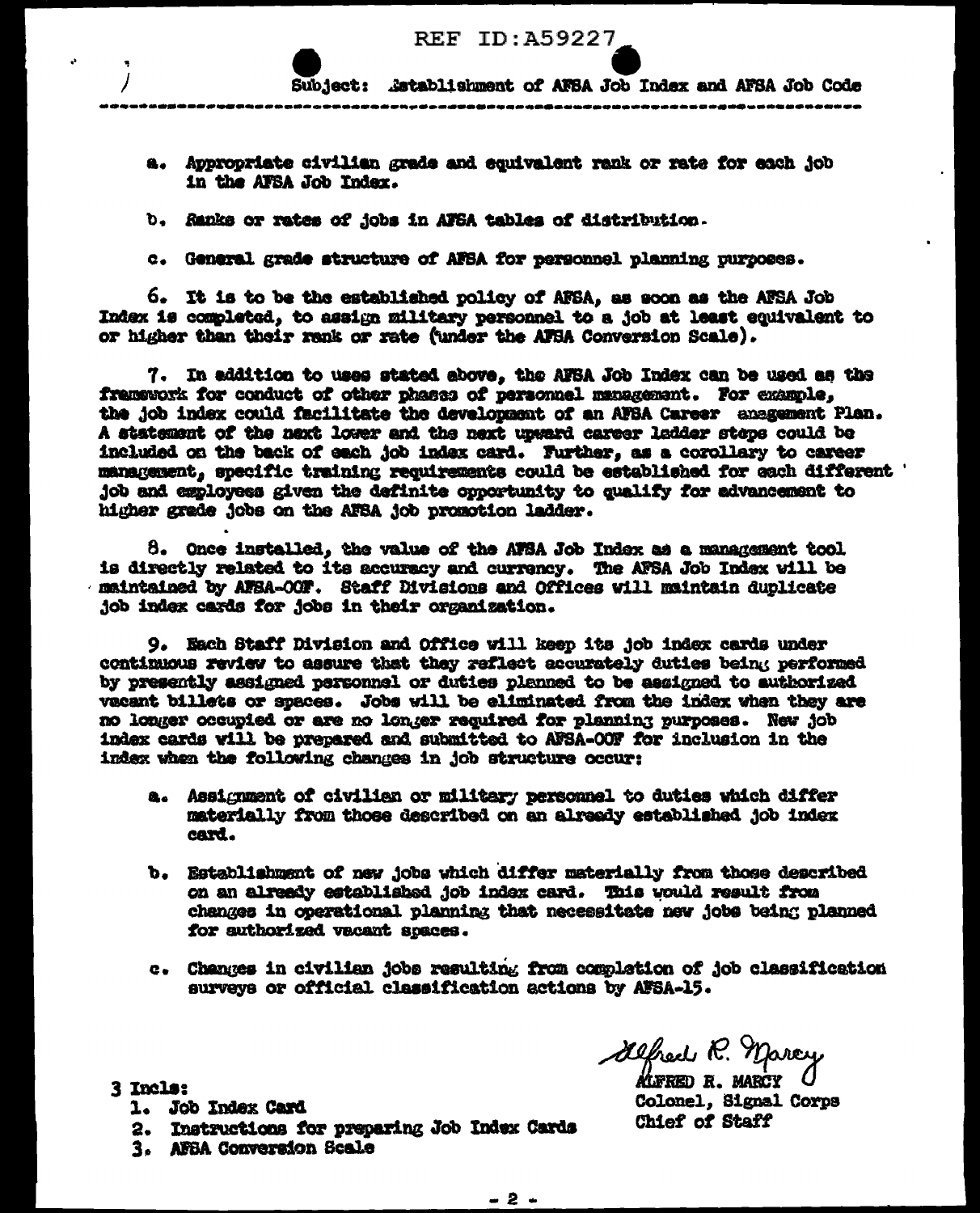**REF ID: A59227** 

IMMERICTIONS FOR FREPARING JOB INDEX CARDS

1. Staff Divisions and Offices will prepare job index cards for each different job (both filled and vacant) required through 1953 and submit such cards to AFSA-OOF by 21 December 1951.

2. An AFSA job is a specific group of major duties and responsibilities presently assigned or planned to be assigned to one or more persons in a particular Staff Division or branch of an Office. An unlimited number of persons may occupy the same job so long as their duties and responsibilities are essentially the same.

3. Individual job index cards will be prepared for the following job catonories:

- a. Filled jobs now being performed by civilian and/or military personnel, which have been described and classified by the Civilian Personnel Branch of AFSA-15.
- b. Filled jobs now being performed by civilian and/or military personnel which have not yet been officially classified by **AFSA-15.**
- c. Vacant jobs covering proposed duties the Staff Division or Office plans to assign to authorized vacant billets or opaces. once they are filled.

4. If civilian or military personnel are performing the same job, only one job index card need be prepared. Similarly, if a job falls into more than one of the above categories, only one job index card will be prepared.

5. A separate job index card will be prepared for each head of an organizational aub-division and for each distinctly different level of work being performed when a group of personnel are engaged in the seme kind of work. For example, assume a unit head is supervising the work of ten employees all engaged in analysis of the same problems. Three of these employees are exclusively assigned the most difficult problems. Three different levels of work are involved and three different jobs exist (unit head, senior analyst and analyst) even though all ten employees may be performing similar duties.

6. The job index card (inclosure 1) contains seven items to be completed in order as follows:

a. Job Wumber. Job index cards covering jobs already officially classified will be given the same number assigned to those jobs by AFSA-15 with the suffix "C" added (e.g. 1636C). Job index cards covering filled jobs or planned jobs not yet officially classified will be given four digit numbers by each Staff Division and Office. Blocks of numbers for jobs in these categories are assigned as follows:

| Director of AFSA and Special Staff |  |  | 0001 - 0199 |  |
|------------------------------------|--|--|-------------|--|
| <b>AFBA-11</b>                     |  |  | 0200 - 0399 |  |
| AFSA-12                            |  |  | 0400 - 0599 |  |

Inclosure 2 with  $C/S$  D/F of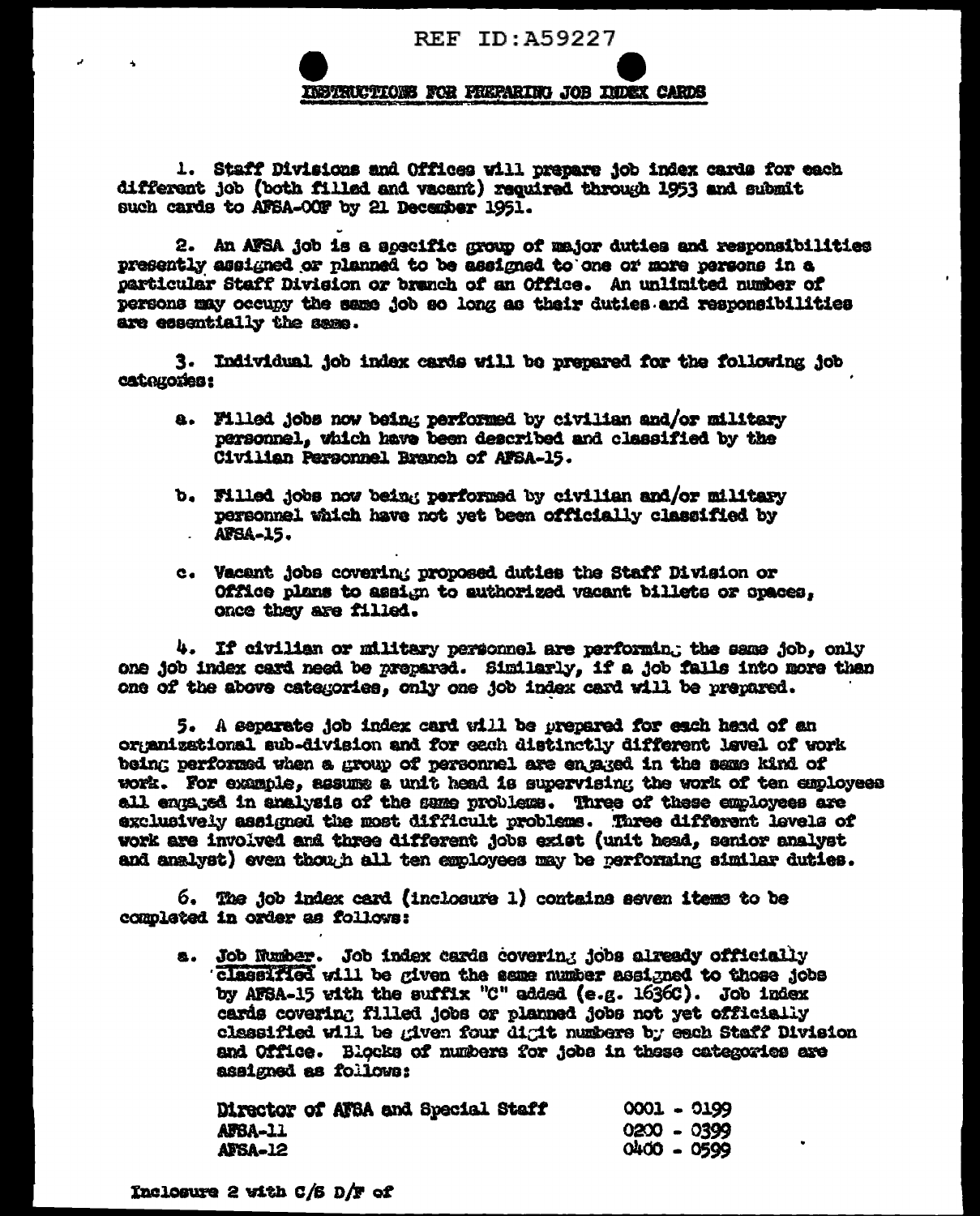**REF ID:A59227** 

Instructions for Preparing Job Index Cards (continued)

| <b>AFSA-13</b> | 0600 - 0899   |
|----------------|---------------|
| AFSA-14        | 0900 - 1099   |
| <b>AFSA-15</b> | 1100 - 1299   |
| AFSA-16        | 1300 - 1499   |
| AFSA-17        | 1500 - 1699   |
| NG.            | 1700 - 1799   |
| <b>AFSA-02</b> | 2000 - 4999   |
| <b>AFSA-03</b> | $5000 - 6499$ |
| AFBA-04        | 6500 - 7999   |
| AFSA-05        | 8000 - 8299   |

- b. Functional Job Title. Staff Divisions and Officeswill assign a functional title to designate as clearly as possible the actual duties of each different AFSA job. Approved organizational titles will be used to designate jobs of heads of organizational sub-divisions and jobs given special organizational titles by chiefs of Staff Divisions and Offices. AFSA-OOF will review and revise titles assigned as necessary to achieve uniform title texuinology.
- c. The Civilian Grade. For jobs officially classified, this will be the grade the job is allocated by AFSA-15. AFSA-OOF will determine the civilian grade, solely for planning purposes, of those jobs which have not yet been officially classified by AFSA-15.
- d. The Equivalent Military Rank. This will be derived automatically by AFSA-00F for each job by use of the AFSA Conversion Scale for equatin. military ranks to civilian grade levels. This scale is contained and explained in inclosure 3.
- e. The AFBA Occupational Specialty. This will be assigned by AFSA-OOF after it has developed the AFSA Occupational Specialty Manual using the AFSA Job Index as the basic reference.
- f. Summary of duties. This is to be prepared by each Staff Division and Office. It is the most important item on the job index card. It forms the fectual basis for determination of civilian grade (which controls the military rank), develousent of AFSA Occupational Classification Manual, and for such other phases of personnel management for which the AFSA Job Index is used as a management tool. For jobs already officially classified, this item will consist of a summary of the official job description prepared by AFSA-15. For jobs being performed or required which have not yet been officially classified, a factual summary will be prepared of the principle duties or kinds of work assigned to each different job. For jobs of heads of organization sub-divisions, this item should indicate what functions the incumbent plans, directs, or supervises.
- g. Organizational location. This item is completed by indicating, as applicable, the organization symbol of the Staff Division, Office, Branch, and Section where the job is located.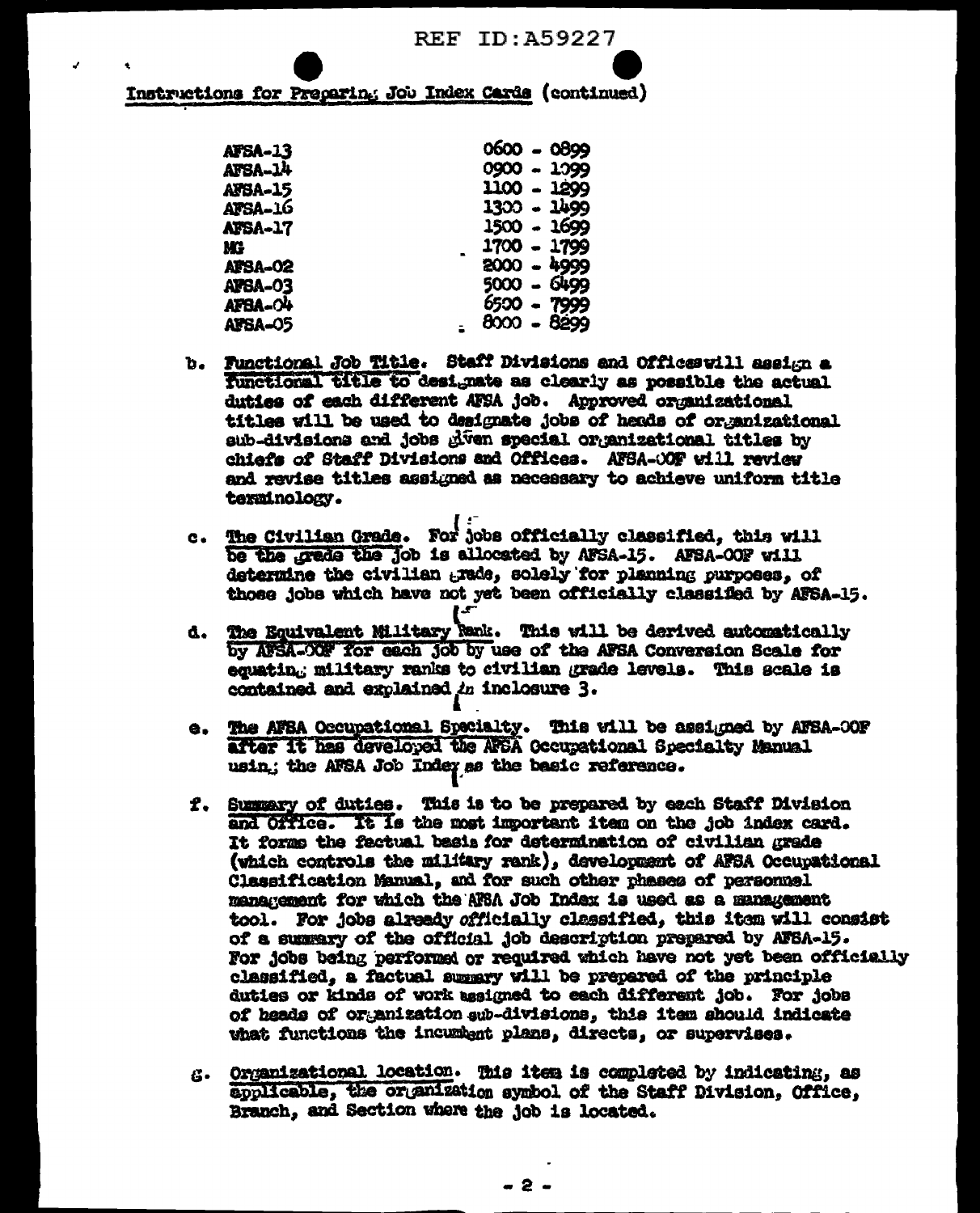**REF ID: A59227** 

## Instructions for Preparing Job Index Cards (continued)

 $\overline{\phantom{0}}$ 

 $\mathbf{r}$ 

 $\mathbf{c}$ 

7. Upon completion, the Staff Division or Office will classify each job index card to appropriate security classification. Job Indox Cards are to be prepared without regard to security classification of contents so as to present as realistic a picture as possible of actual AFSA job requirements.

8. The above procedure and instructions will also be followed in preparing new job index cards for inclusion in the AFSA Job Index as changes in job structure occur.

 $\sim$   $\sim$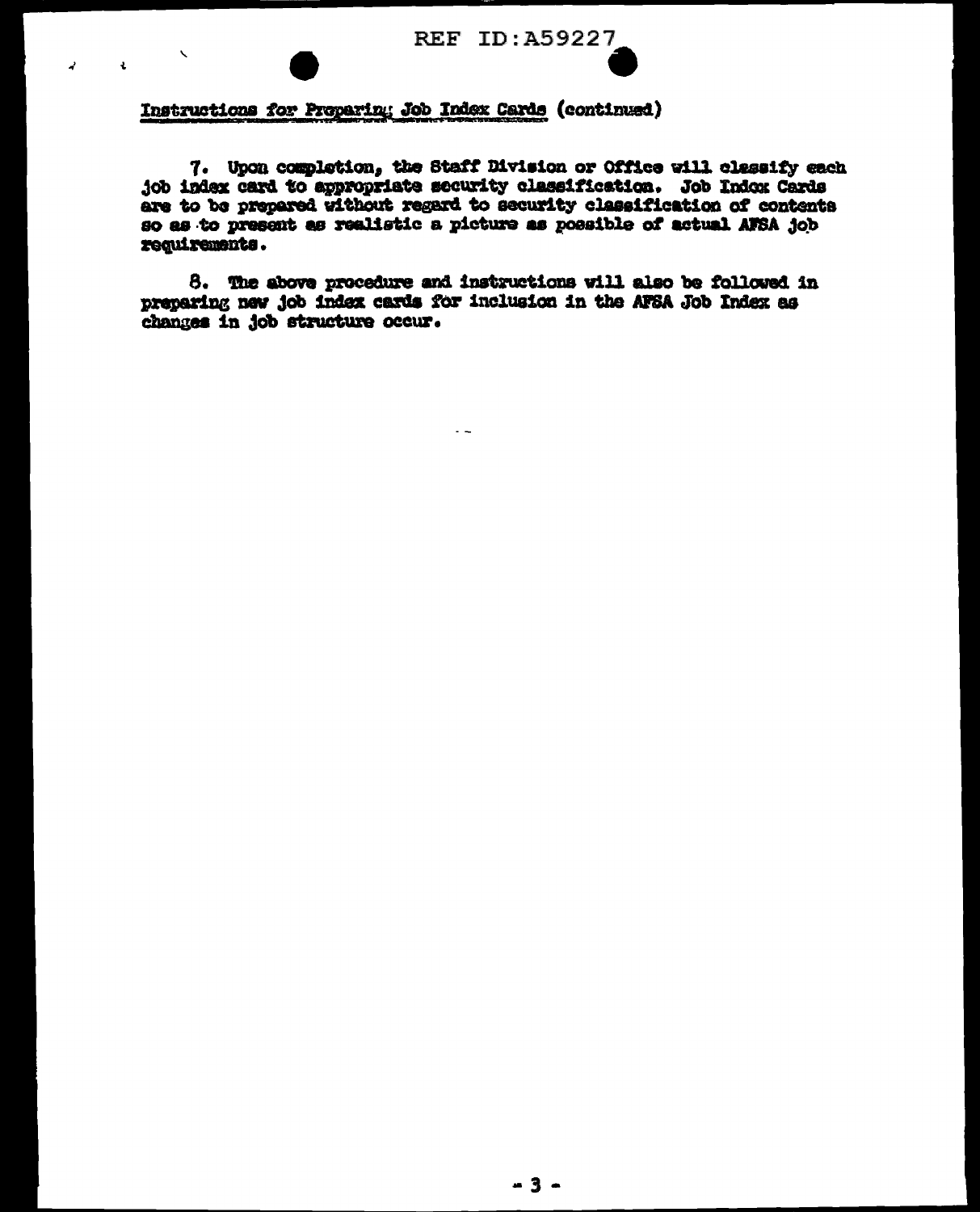| REF | ID:A59227 |  |  |  |  |  |  |
|-----|-----------|--|--|--|--|--|--|
|-----|-----------|--|--|--|--|--|--|

## AVSA CONVERSION SCALE

1. The AFSA Conversion Scale for equating military ranks to civilian made levels is established as follows:

| <b>Civilian Grade</b> | Equivalent Military Rank |                         |                  |  |  |  |  |  |  |
|-----------------------|--------------------------|-------------------------|------------------|--|--|--|--|--|--|
| Level                 | Army & Air Force<br>Lē   | Nevy                    | Rank Designation |  |  |  |  |  |  |
| GB-16                 | General Officer          | Flag Officer            | $O - 7$          |  |  |  |  |  |  |
| GS-15, GS-14          | Colonel                  | Captain                 | 0-6              |  |  |  |  |  |  |
| GB-13                 | Lt. Colonel              | <b>Commander</b>        | $0 - 5$          |  |  |  |  |  |  |
| 08-12, 08-11          | Major                    | Lt. Commander           | 5-4              |  |  |  |  |  |  |
| $OS-10, OS-9$         | Captain                  | Lieutenant (S.G.)       | $0 - 3$          |  |  |  |  |  |  |
| $G5 - B$ , $G5 - 7$   | lat Lieutenant           | Lieutenant (J.G.)       | $0 - 2$          |  |  |  |  |  |  |
| <b>G8-7</b>           | 2nd Lieutenant           | Ensign                  | $0 - 1$          |  |  |  |  |  |  |
| ds-9, 08-8, 08-7      | Warrant Officer          | Warrant Officer         | W-1 thru W-4     |  |  |  |  |  |  |
| $0.8 - 7, 0.8 - 6$    | Master Sergeant          | Chief Petty Officer     | B-7              |  |  |  |  |  |  |
| <b>QS-5</b>           | Technical Sergeant       | Petty Officer lst Class | <b>B-6</b>       |  |  |  |  |  |  |
| GS-4                  | <b>Staff Sergeant</b>    | Petty Officer 2nd Class | E-5              |  |  |  |  |  |  |
| $US-3$                | All other rates          | All other rates         | B. 4             |  |  |  |  |  |  |

2. AFSA jobs are first evaluated to civilian grade levels and then converted to military rank or rate bying of this scale. This principal is followed for two main reasons. (a) has civilian classification system appears to provide the most facile tool available for uniformly evaluating all AFSA jobs solely on the basis of their difficulty and responsibility. (b) More definite criteria exist for evaluating jobs to civilian grade levels than to military ranks.

3. Jobs already classified to grade levels by AFSA-15 will be converted automatically to military ranks under the conversion scale. AFSA-OOF will classify to civilian grade levels, solely for personnel planning purposes, those jobs included in the AFSA Job Index which have not yet been officially classified by AFSA-15. AFSA-15 shall not be bound by AFSA-OOF's classification if and when it later officially classifies the same job.

4. The above conversion scale has been kept as flexible as possible to allow proper administrative application. It will be noted, for example. that at the GS-7 level the beginning comissioned and warrant officer and top emlisted job levels converge. Each Staff Division and Office can decide in each case whether a particular GS-7 job is to be filled by a civilian or an officer (0-2 or 0-1), warrant officer (W-2 or W-1) or by an enlisted man or  $v<sub>conn</sub>$  (E-7).

æY

Inclosure 3 with C/S D/F of

 $\mathcal{L} = \mathcal{L}$  $\mathbf{z}$